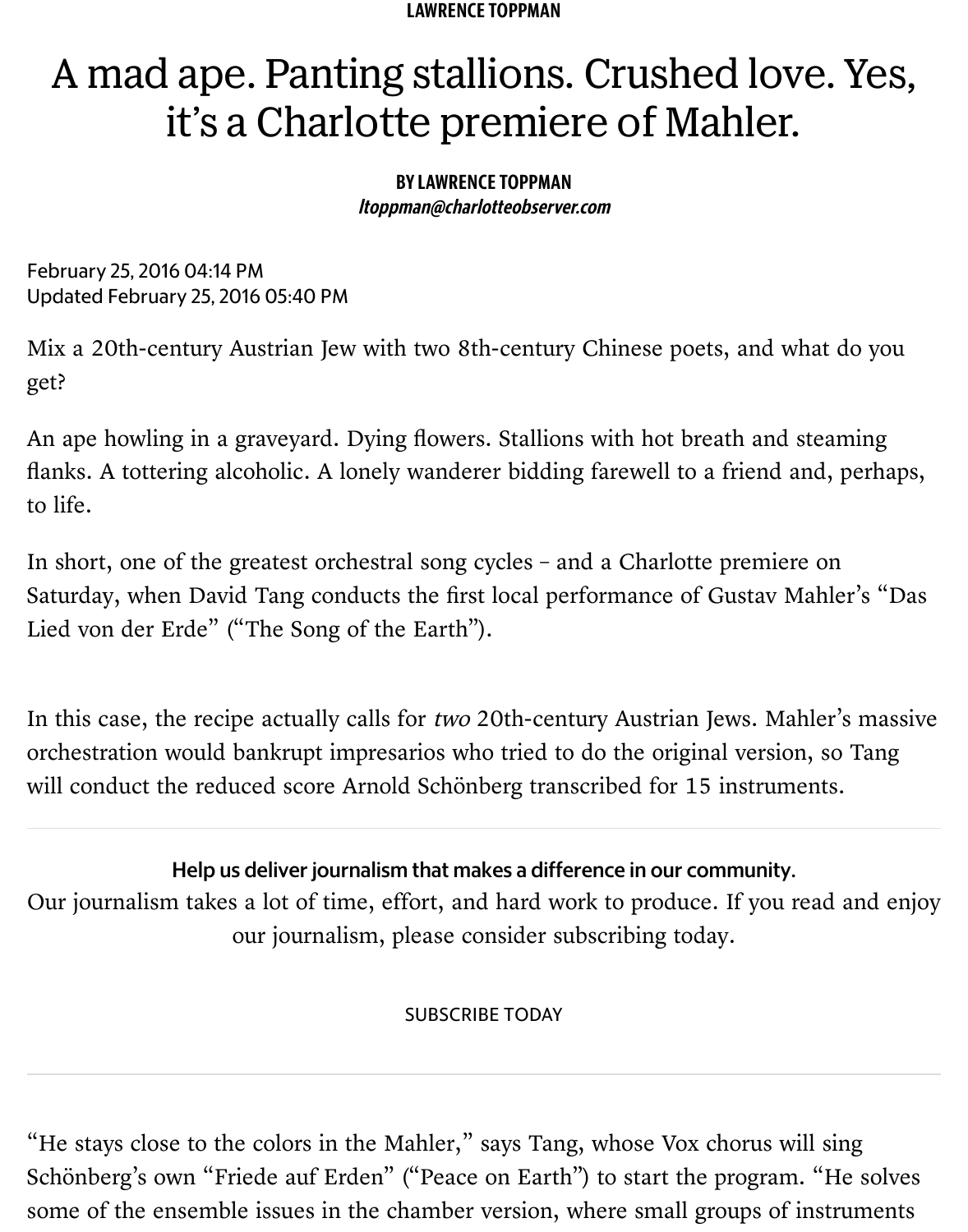make the lines clearer. But it's still difficult: Being a traffic cop for this piece is harder than anything I've done as a conductor."

Tang gave Vox a stronger presence in Charlotte two winters ago, presenting the world premiere of Antonio Lotti's 300-year-old Gloria in C. Since then, he has led Herbert Howells' rarely-heard Requiem and Thomas Tallis' fantastically complicated "Spem in Alium."

The idea for "Das Lied" came after one of his conducting students introduced Tang to Schönberg's reorchestration of "Prelude to the Afternoon of a Faun" by Debussy. "It was horrible," says Tang. "But it got me thinking about what else he'd re-done, and I came across this.

"The material was much clearer than in the original; he'd distilled it down to the purest (essence). And most of the musicians play all the time. In the original, certain players would have one note and sit around for a long time, counting measures."

Schönberg kept Mahler's idea of using two voices, one high and one low, to sing the solo parts; tenor Daniel Shirley and baritone Neal Sharpe fill those roles here. Neither Mahler nor Schönberg figured the hour-long work required visual stimuli, but Charlotte will get some.

Painter Phillip Larrimore and Weihong Yan, executive director of the Confucius Institute at Pfeiffer University, have picked paintings and sculptures to be projected above the orchestra. Chinese calligrapher Zhao Hong has chosen one word to embody each of the six poems in the song cycle, and his work will also be projected.

"Too often, the music becomes a soundtrack when you do this," says Tang. "Because we're using stills, not video, that won't happen. Phillip's work doesn't hit you in the face."

Larrimore's using not only Chinese pieces but paintings by Germany's Caspar David Friedrich, who died 20 years before Mahler was born in 1860. "He has a strange Chinese-like quality to his drawings of rocks and trees – some people consider him the father of abstract expressionism – which reinforces the connection (between the two cultures)," says Larrimore. "And Mahler's the only Western composer whose songs have been translated into Cantonese and Mandarin."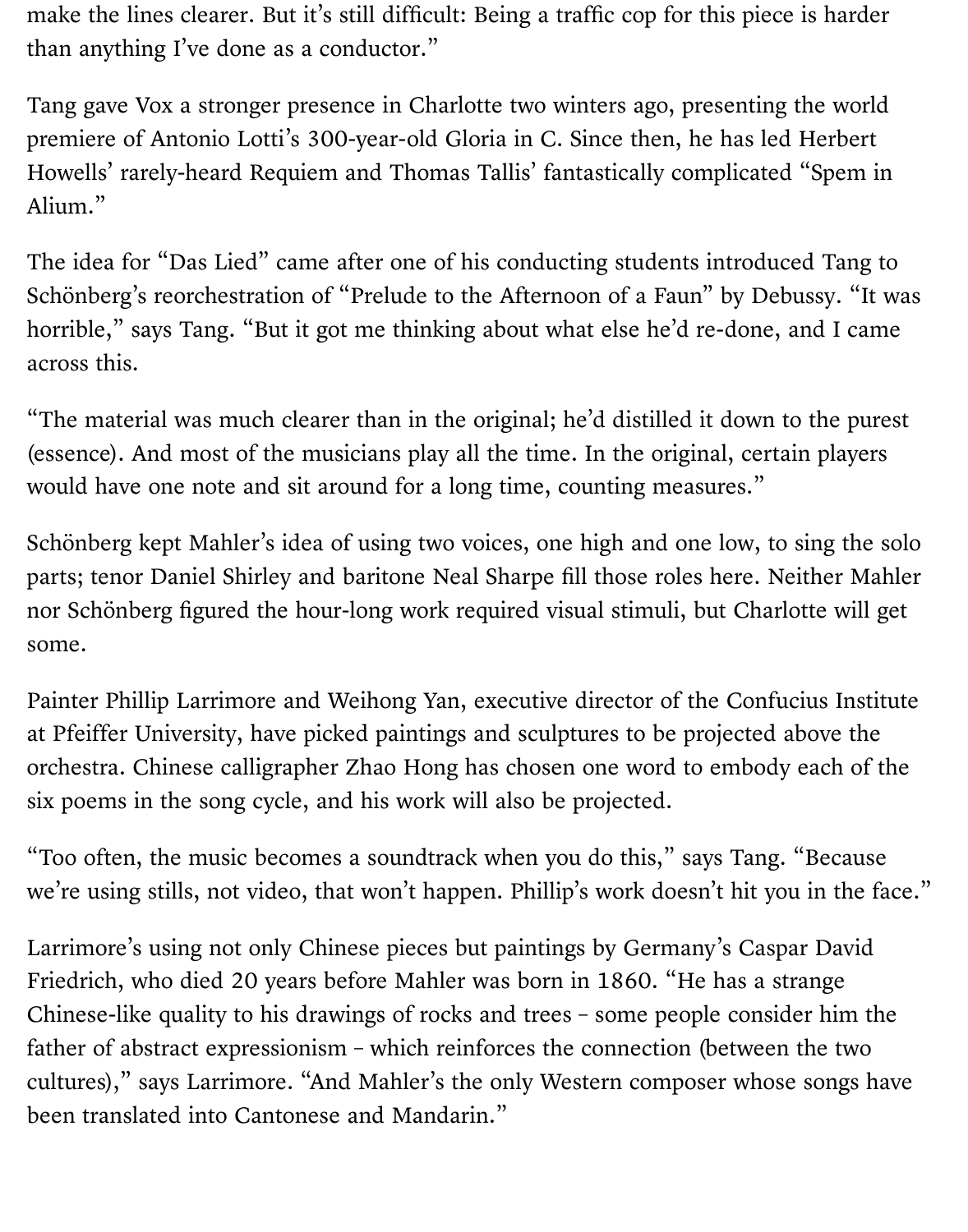before abandoning tonality. Its uplifting, ultimately comforting text comes from by Swiss writer Conrad Ferdinand Meyer, and its selection further links two me remained friends until Mahler (who was 14 years older) died in 1911.

"Mahler always regarded himself as Schönberg's protector," says Larrimore. "V Mahler was dying, he asked, 'Who will look after him now?' " Little did Mahler Schönberg would soon be looking out for him.

Toppman: 704-358-5232

### **IF YOU'RE GOING**

Firebird Arts Alliance presents "Friede auf Erden" and "Das Lied von der Erd Saturday at 7:30 p.m. at Sharon Presbyterian Church, 5201 Sharon Road. Ticl (\$10 students and seniors). Details: sharonpcusa.org.

#### SUGGESTED FOR YOU



[Matt Lauer in 'Bad Shape' As Divorce Moves](http://www.zergnet.com/i/2823676/53322/0/0/0/1) The Disturbing Truth About 'Dating N

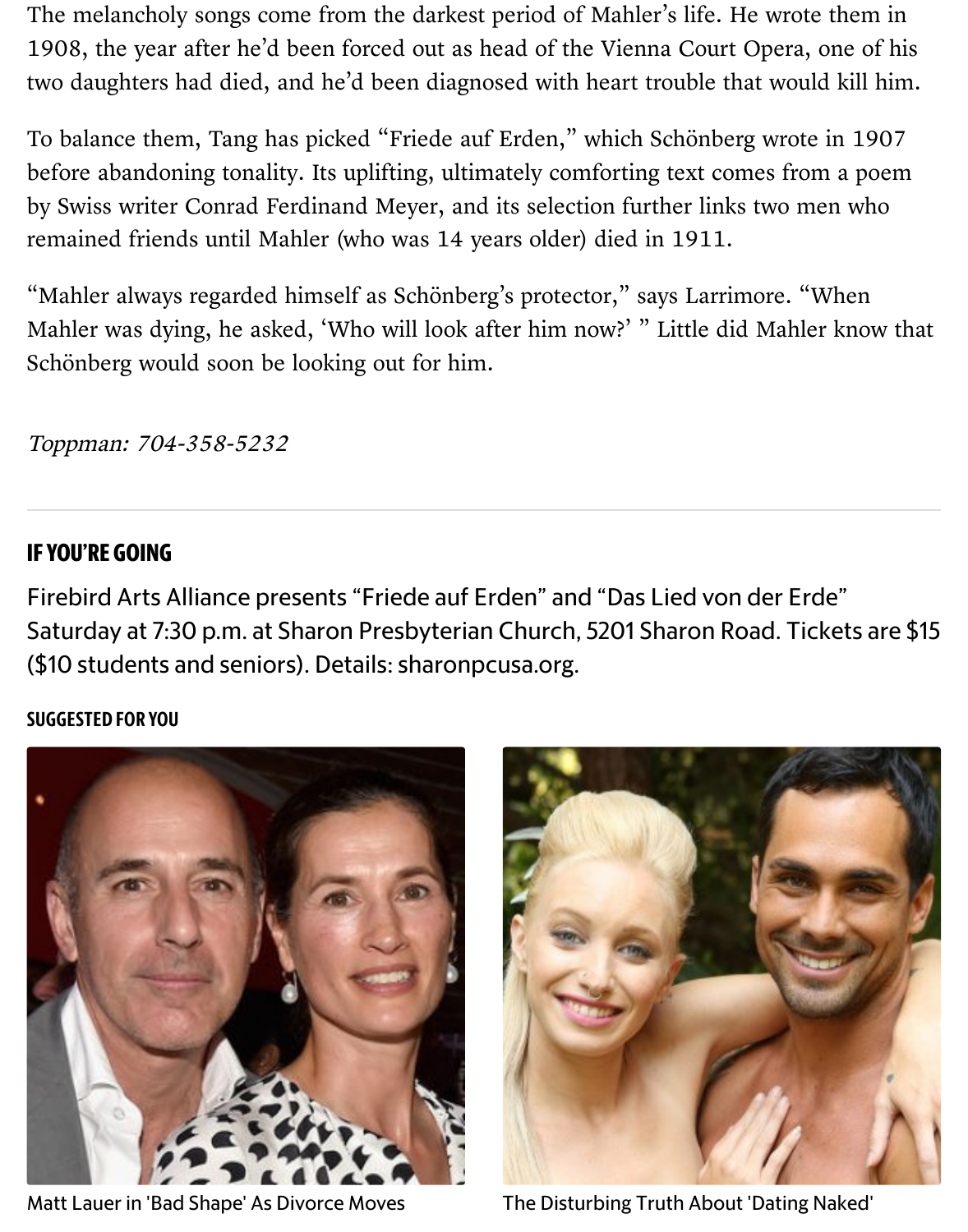

[Science Says This Body Type Is the Most](http://www.zergnet.com/i/2665741/53322/0/0/0/3) Attractive Now



[Fired 'Tonight Show' Sta](http://www.zergnet.com/i/2495760/53322/0/0/0/4)ffers File Law



[What the Real-Life Gerber Baby Looks Like Today](http://www.zergnet.com/i/2825562/53322/0/0/0/5) Girl Missing Since 2016 Found After T



Called in Tip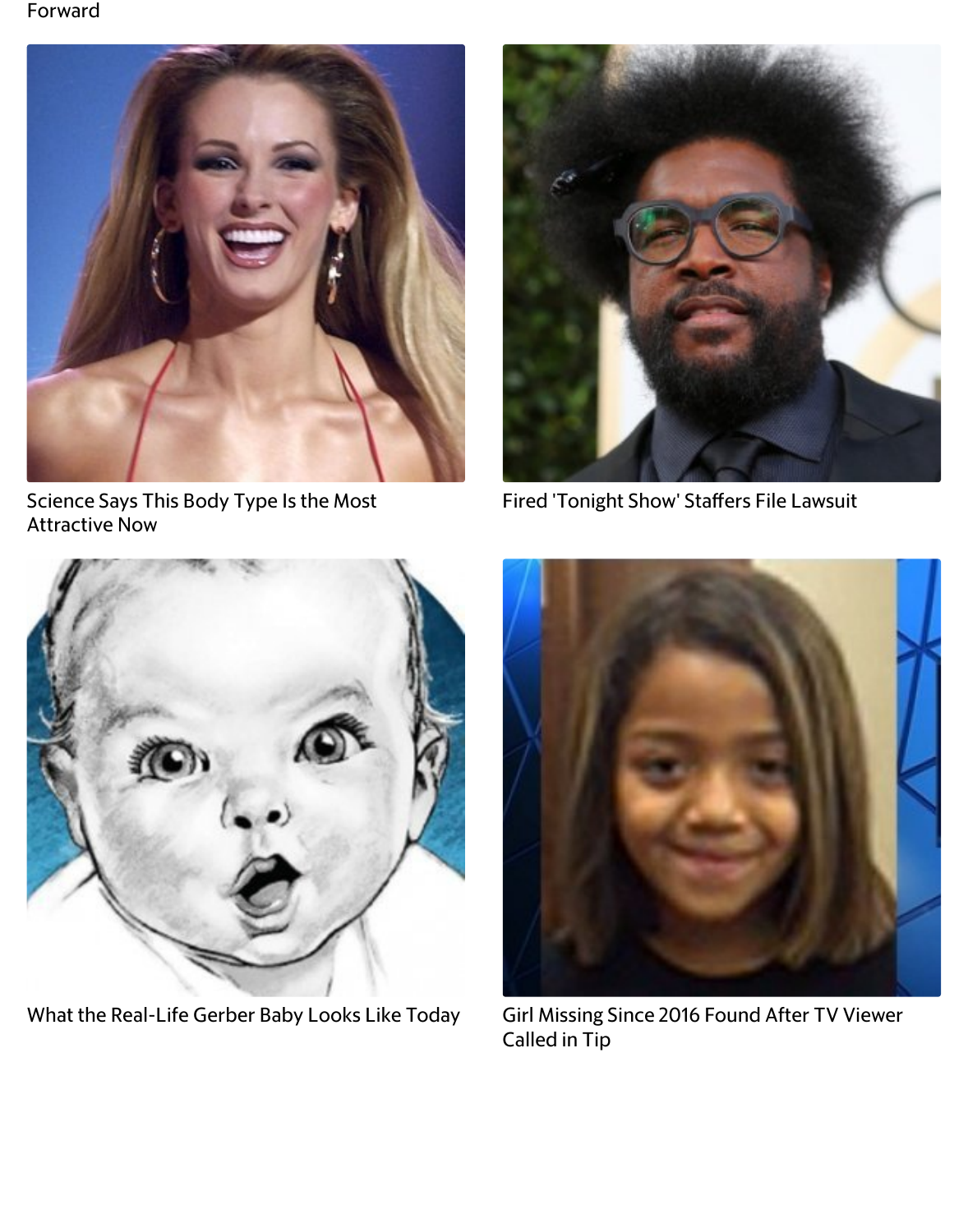

[The Real-Life, Tragic Story of Matthew Perry](http://www.zergnet.com/i/2829609/53322/0/0/0/7) **Hollywood's Meanest Female Celebs** 



#### $\heartsuit$  comments  $\blacktriangledown$



SPONSORED CONTENT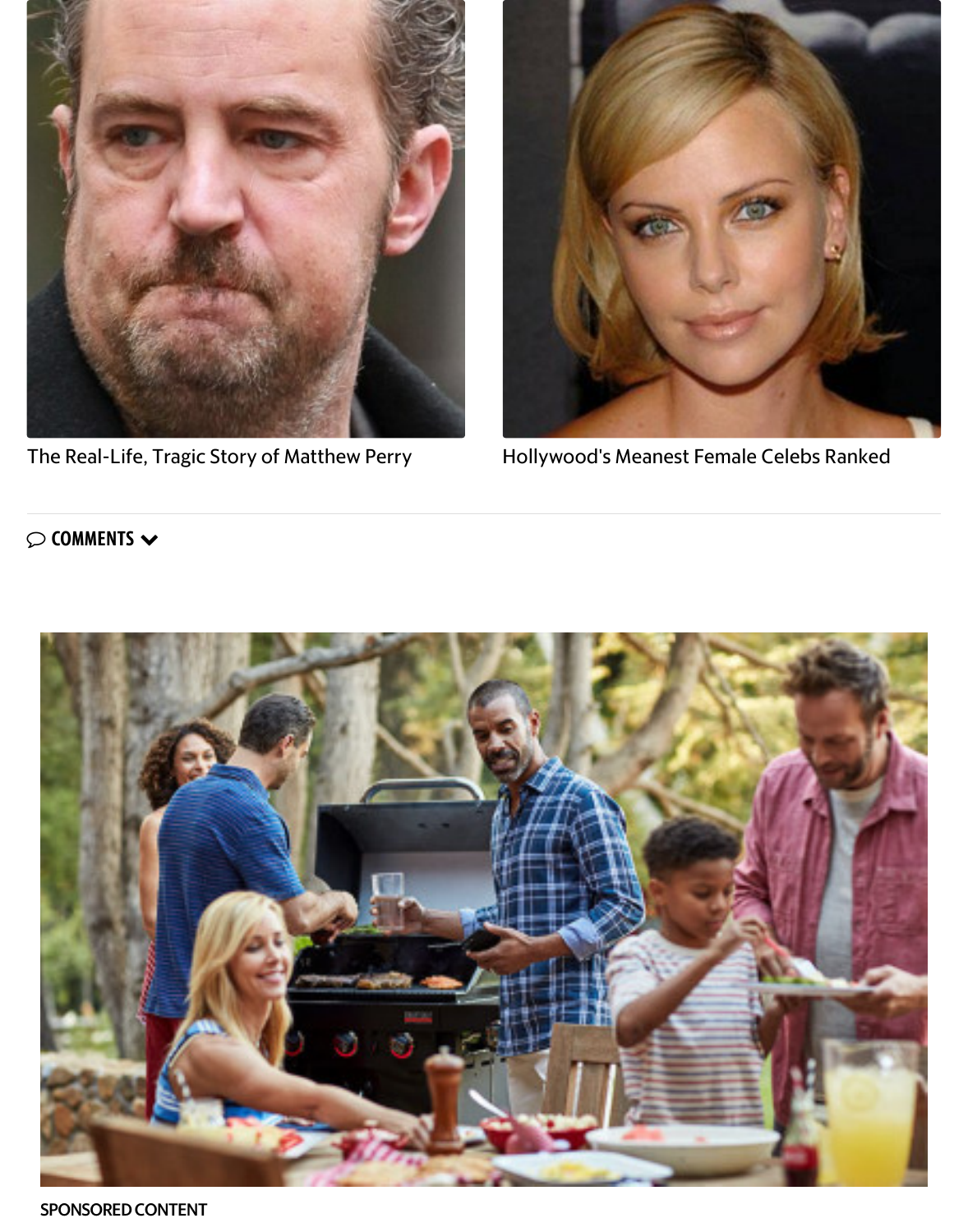

SPONSORED CONTENT Why Bacon Wrapped Filet Mignon Is a Match Made in Culinary Heaven By Char-Broil

### **SUBSCRIPTIONS**

Start a Subscription

[Customer Service](http://www.charlotteobserver.com/)

eEdition